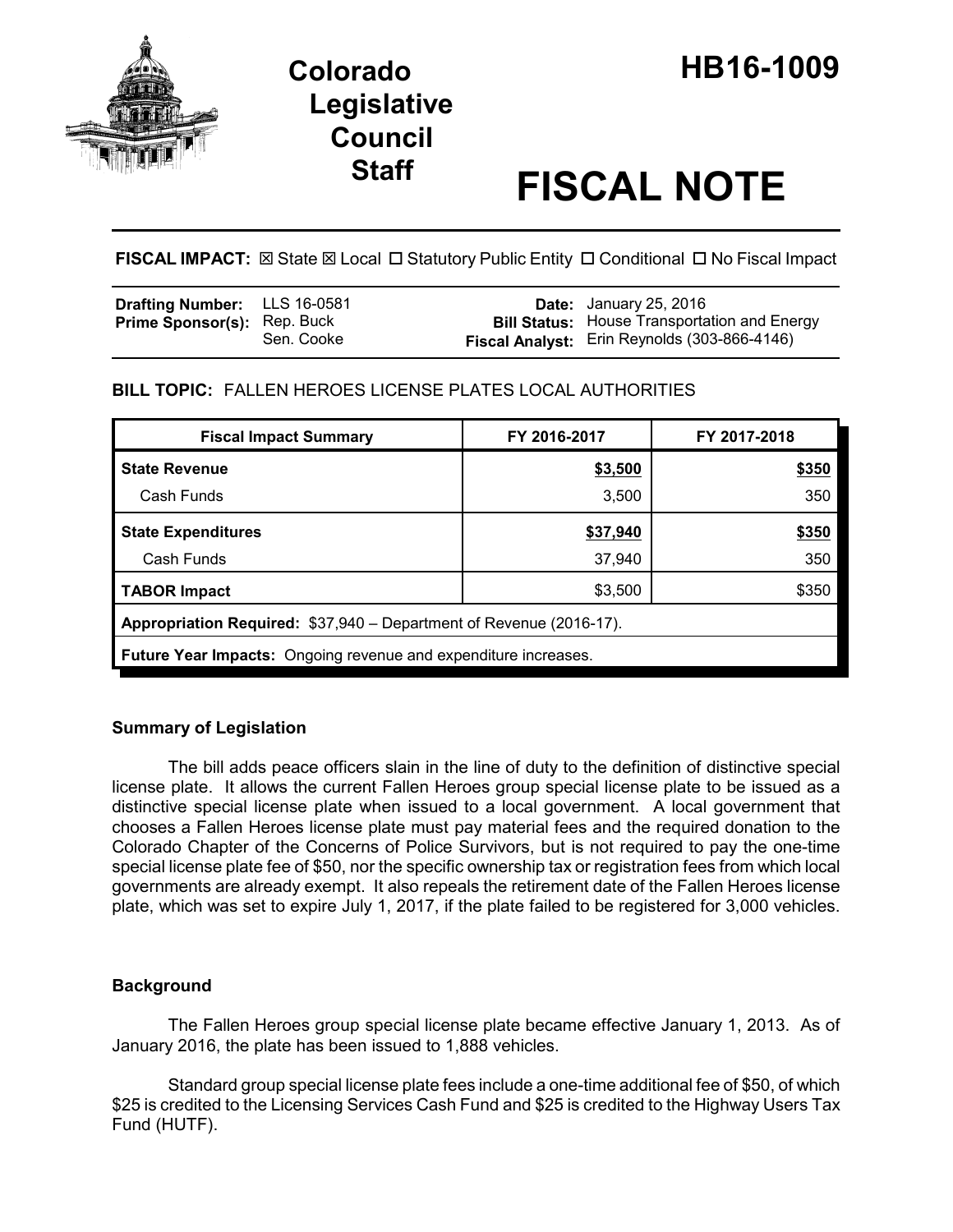January 25, 2016

## **Assumptions**

The following assumptions were used to estimate the state revenue and expenditure impacts of the bill:

- three local governments (Weld County, City of Greeley, and the Greeley Police Department) have expressed interest in a Fallen Heroes license plate in lieu of a government plate, representing about 350 new Fallen Heroes license plates to be issued in FY 2016-17;
- the fiscal note assumes that an additional 150 new Fallen Heroes license plates will be issued to local governments in FY 2016-17, and 50 each year thereafter; and
- these license plates will be print-on-demand, requiring issuance of a temporary permit for each vehicle.

### **State Revenue**

**The bill is estimated to increase state cash fund revenue in the Department of Revenue (DOR) by \$3,500 in FY 2016-17, and by \$350 in FY 2017-18 and each year thereafter.**  Revenue from the material cost of each temporary and permanent license plate issued in this category is deposited into the License Plate Cash Fund (LPCF).

| Table 1. State Revenue Under HB16-1009 |        |                         |            |                         |            |  |  |  |
|----------------------------------------|--------|-------------------------|------------|-------------------------|------------|--|--|--|
| <b>Components</b>                      | Cost   | <b>Number of Plates</b> | FY 2016-17 | <b>Number of Plates</b> | FY 2017-18 |  |  |  |
| <b>Temporary Tags</b>                  | \$1.08 | 500                     | \$540      | 50                      | \$54       |  |  |  |
| License Plates                         | \$5.92 |                         | 2,960      |                         | 296        |  |  |  |
| I TOTAL                                |        | \$3,500                 |            | \$350                   |            |  |  |  |

### **TABOR Impact**

This bill increases state cash fund revenue from fees, which will increase the amount of money required to be refunded under TABOR. TABOR refunds are paid out of the General Fund.

### **State Expenditures**

**The bill will increase costs in the DOR by \$37,490 in FY 2016-17, and by \$350 in FY 2017-18 and each year thereafter.** Costs for computer programming are paid from the Colorado State Titling and Registration System (CSTARS) account, while material costs are paid from the LPCF. Costs are outlined in Table 2 and discussed below.

| Table 2. State Expenditures Under HB16-1009 |            |            |  |  |  |  |
|---------------------------------------------|------------|------------|--|--|--|--|
| <b>Cost Components</b>                      | FY 2016-17 | FY 2017-18 |  |  |  |  |
| Computer Programming (CSTARS)               | \$33,990   |            |  |  |  |  |
| Materials (LPCF)                            | 3.500      | 350        |  |  |  |  |
| <b>TOTAL</b>                                | \$37,490   | \$350      |  |  |  |  |